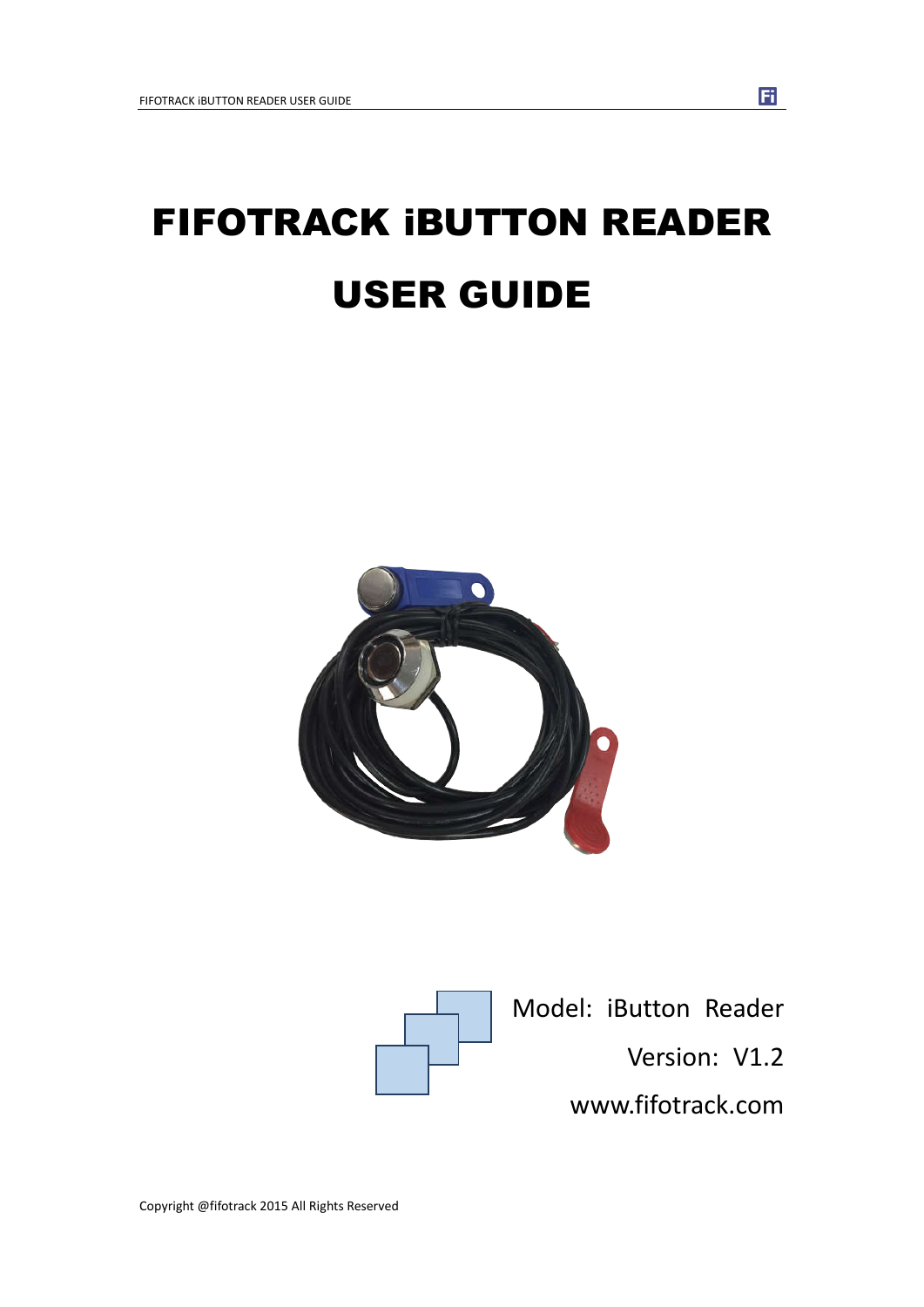### **Copyright and Disclaimer**

- All copyrights belong to Shenzhen fifotrack Solution Co., Ltd. You are not allowed to revise, copy or spread this file in any form without consent of fifotrack.
- $\odot$   $\Box$  is trademark of fifotrack, protected by law.
- Please read this user guide carefully before installation to avoid any possible personal injury or property loss.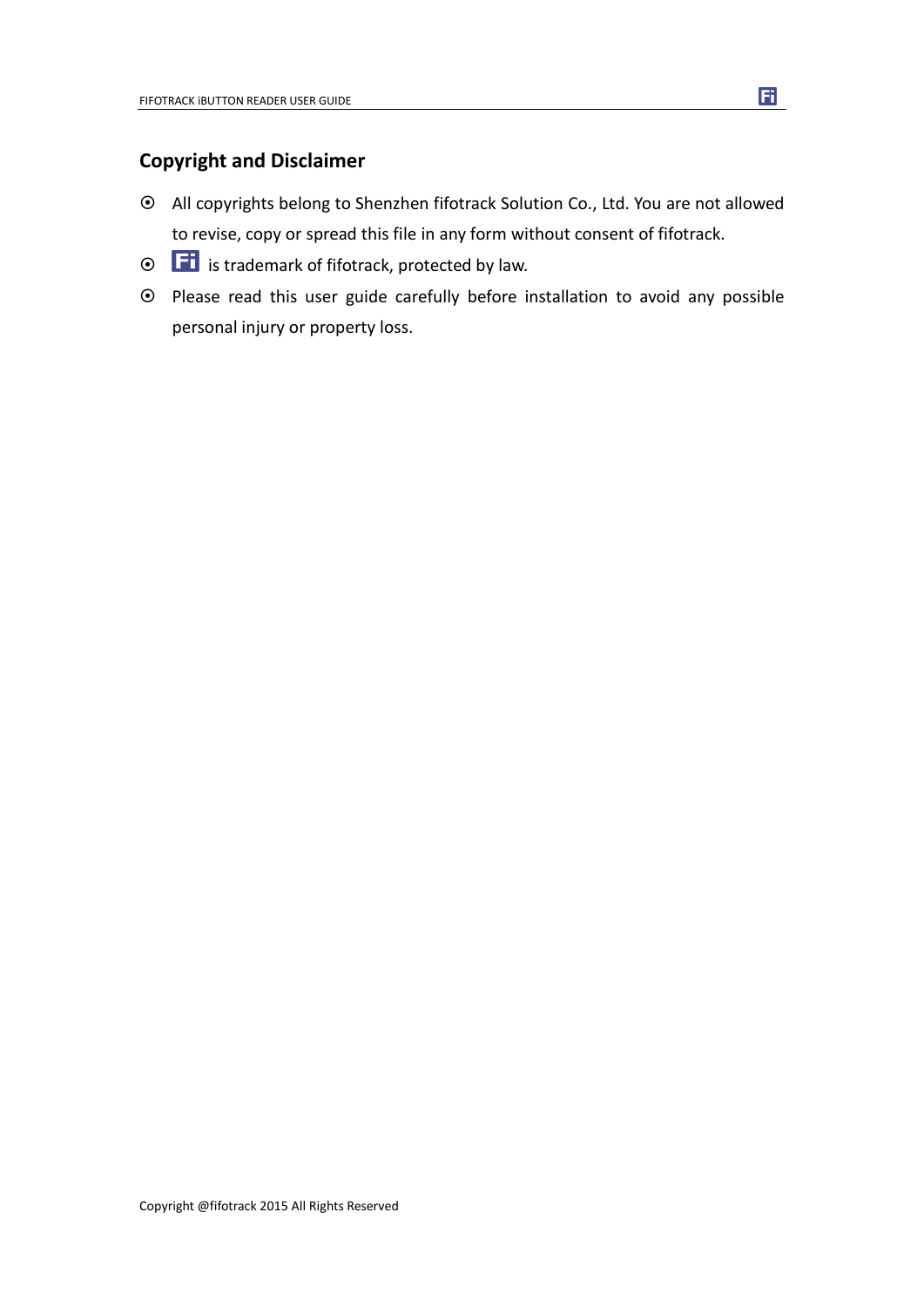<span id="page-2-0"></span>

| Version | <b>Revision Date</b> | Author  | Detail           |
|---------|----------------------|---------|------------------|
| V1.2    | Nov 15, 2016         | Vito Hu | Add auto control |
| V1.1    | Sep 1, 2016          | Vito Hu | Initial Version  |

# **Document History**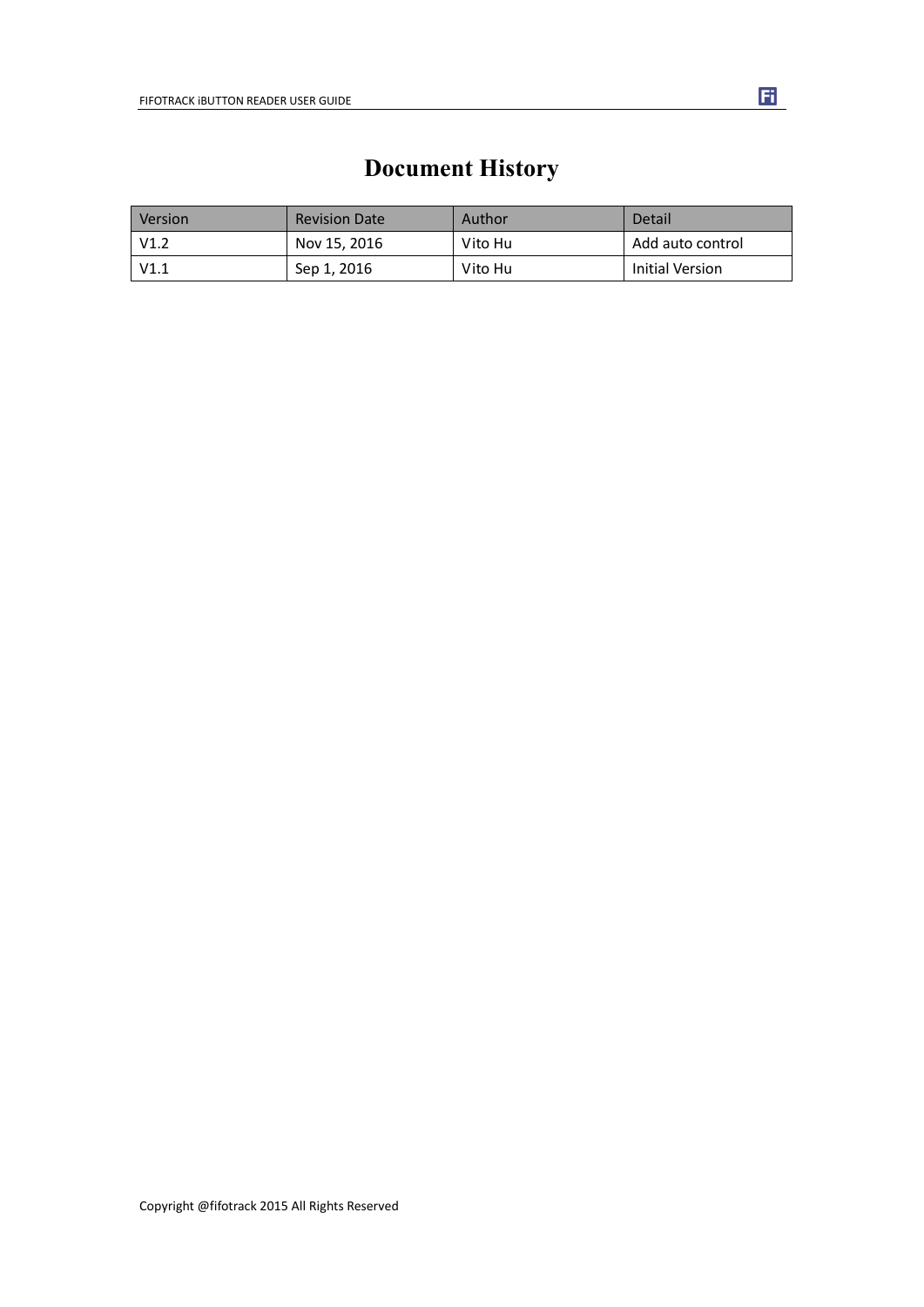# **Contents**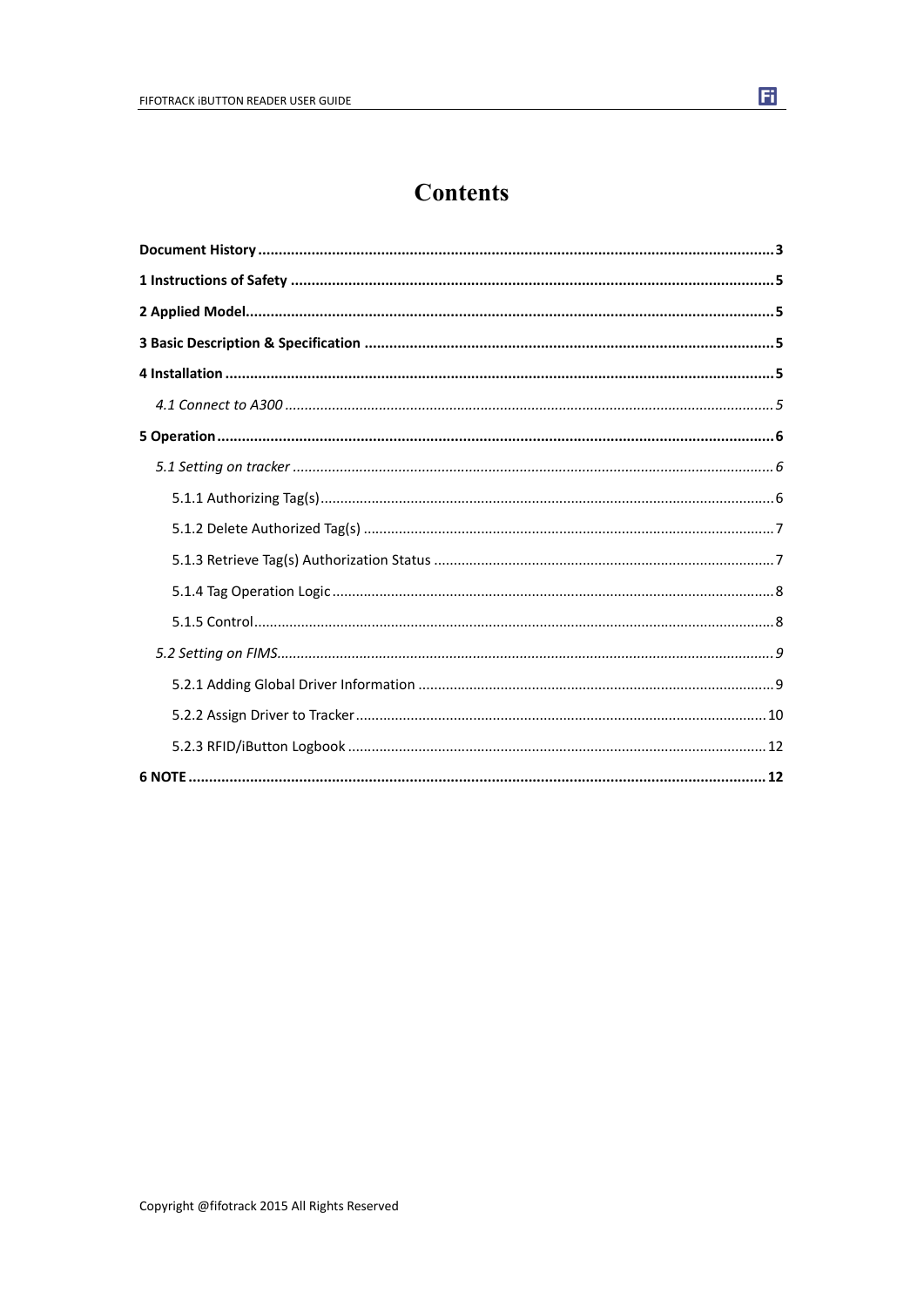# <span id="page-4-0"></span>**1 Instructions of Safety**

This chapter contains information on how to operate iButton reader and device safely. By following these requirements and recommendations, you will avoid dangerous situations. Please read these instructions fully and follow them strictly before operating the tracker!

Before using, please make sure the tracker has been configured well and LED lights are visible in working status.

# **2 Applied Model**

iButton reader (hereinafter to be referred as "iButton") is connected to tracker via 1-wire bus, it is applied for:

 $\odot$  A300

## **3 Basic Description & Specification**

- Tag's working temperature: -40℃~85℃
- Cable length: 3m

# **4 Installation**

#### **4.1 Connect to A300**

| <b>iButton Cable</b> | A300 Cable              |
|----------------------|-------------------------|
| <b>Black cable</b>   | <b>Black cable/GND</b>  |
| <b>Red cable</b>     | <b>Brown cable/iBtn</b> |

#### **NOTE:**

Wrap over the naked joints with electrical tape after connection.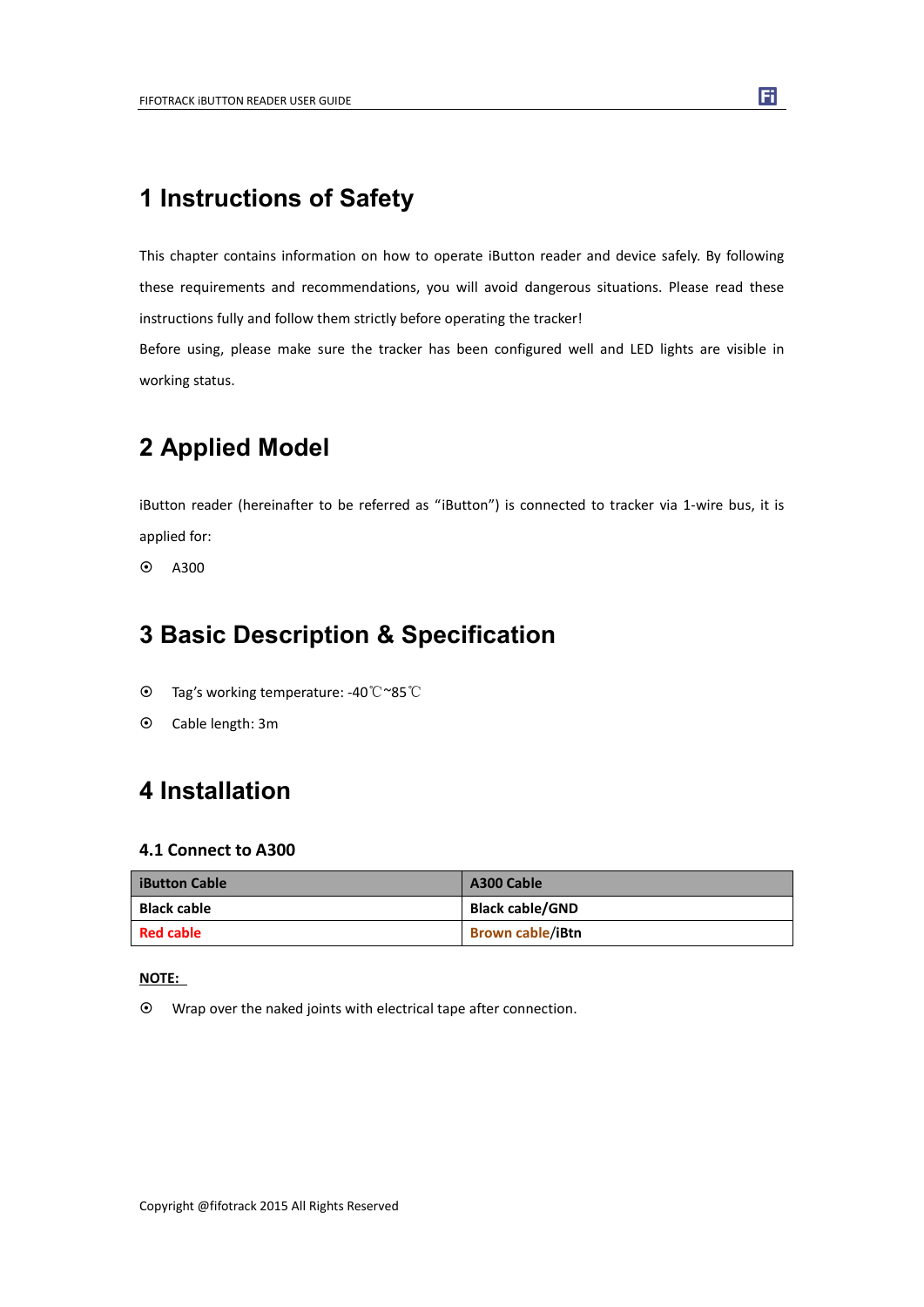<span id="page-5-0"></span>

# **5 Operation**

#### **5.1 Setting on tracker**

On tracker side, iButton's operation includes below ones. **NOTE**: the SMS command described in the following chapters use default SMS password.

#### **5.1.1 Authorizing Tag(s)**

Maximally, tracker supports 20 authorized tags. Using the following SMS command to do this operation:

SMS command: 000000,B42,<tag\_num1>,<tag\_num2>…<tag\_numN>

Reply: B42,OK

While *tag\_num[1,N]* are tags' number to be authorized.

**NOTE**: Tag's number laser-printed on tag is in hexadecimal, add "#" before the number.

Tag's number can be read from laser code as below:



Copyright @fifotrack 2015 All Rights Reserved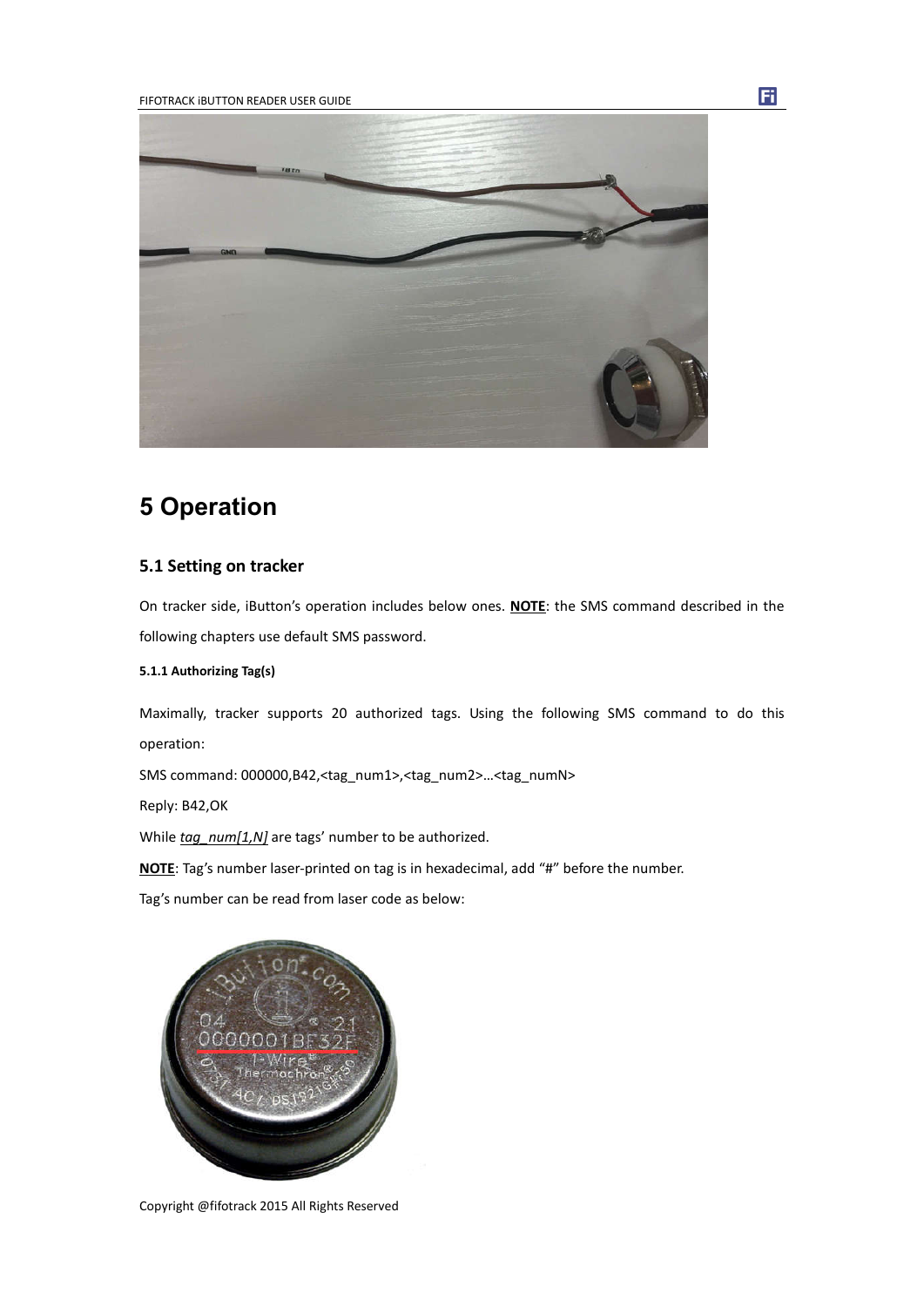<span id="page-6-0"></span>For example:

SMS Command: 000000,B42,#1BF32F

Reply: B42,OK

After receiving the command, tracker sets tag number 0x1BF32F as authorized one.

To authorize iButton tags in batches, use the following SMS command:

SMS command: 000000,B42

Reply: B42,OK

After receiving the command, tracker will regard all read iButton tags as authorized ones in 3 minutes. During these 3 minutes, tracker will not generate "Login", "Log Out" or "Illegal Login" alarm when tag(s) read. It is suitable for official operation.

#### **5.1.2 Delete Authorized Tag(s)**

To delete authorized iButton tag(s), using the following SMS command: SMS command: 000000,B43,<tag\_num1>,< tag\_num2>…< tag\_numN> Reply: B43,OK While *tag\_num[1,N]* is the iButton tags' number to be deleted. **NOTE**: Tag's number laser-printed on tag is in hexadecimal, add "#" before the number.

To delete all iButton tags, using the following SMS command:

SMS command: 000000,B43,ALL

Reply: B43,OK

NOTE: "ALL" should be in upper case

To delete tags in batches, using the following SMS command:

SMS command: 000000,B43

Reply: B43,OK

After receiving the command, tracker will delete tags, which are read in 3 minutes. During these 3 minutes, tracker will not generate "Login", "Log Out" or "Illegal Login" alarm when tag(s) read.

#### **5.1.3 Retrieve Tag(s) Authorization Status**

Copyright @fifotrack 2015 All Rights Reserved To retrieve tag's authorization status, using the following SMS command: SMS command: 000000,B44,<tag\_num1>,<tag\_num2>…<tag\_numN> Reply: B44,<tag\_num1>:<aut1>,<tag\_num2>:<aut2>,....<tag\_numN>:<autN> tag\_num[1,N]: iButton tag number to be retrieved aut[1,N]: Authorization status, 0~unauthorized, 1~ authorized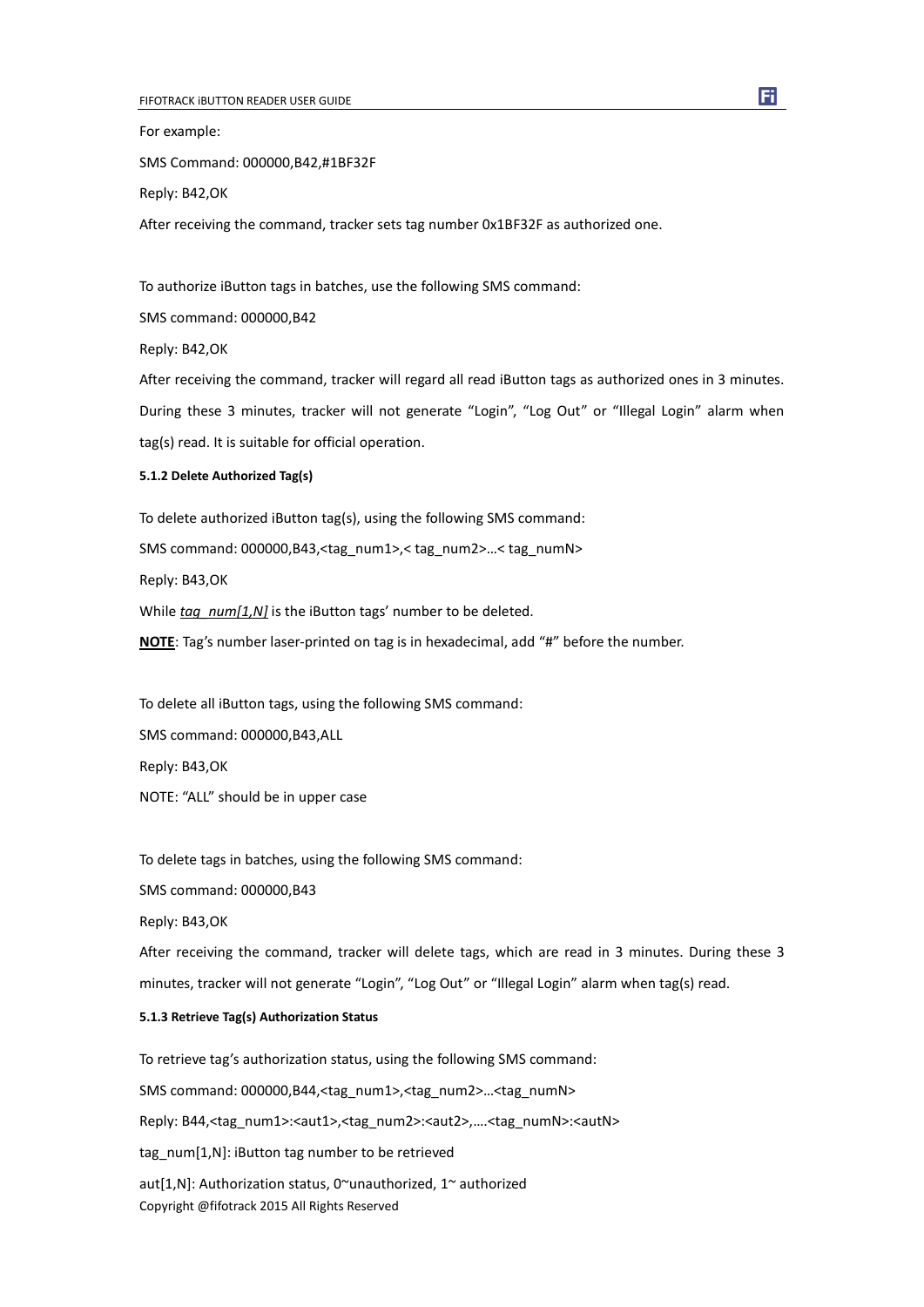<span id="page-7-0"></span>**NOTE**: Tag's number laser-printed on tag is in hexadecimal, add "#" before the number.

#### **5.1.4 Tag Operation Logic**

After swiping tag, tracker generates "Login", "Log Out" or "Illegal Login" alarm, the logic as below:

- $\odot$  If none tag is authorized, all tags are regarded as authorized ones.
- If current tag number recorded in tracker is empty, swiping authorized tag-A, tracker generates "Login" alarm with tag-A number, and then, tracker uploads position package with tag-A's number.
- If current tag number recorded in tracker is empty, swiping unauthorized tag, tracker does nothing to this tag's number.
- If current tag number recorded in tracker is not empty, swiping the same tag, tracker generates "Log Out" alarm, and then, uploads position package with empty tag number.
- If current tag number recorded in tracker is not empty (assumed as *id0*), swiping authorized tag-A whose number is *id1* (*id1* != *id0*), tracker generates "Log Out" with *id0*, and generates "Login" with *id1*. After that, tracker uploads position package with *id1*.
- If current tag number recorded in tracker is not empty (assumed as *id0*), swiping unauthorized tag-A whose number is *id1* (*id1* != *id0*), tracker generates "Illegal Login" with *id1*. After that, tracker uploads position package with *id0*.

#### **5.1.5 Control**

In actual usage, user can use fingerprint and "Login", "Logout" alarm to control vehicle, usually, control engine with external relay. As a result, when the resisted driver swipes finger, tracker will unlock engine, otherwise, lock the engine. Setting B23 command to achieve vehicle control:

SMS command: 000000,B23,<alm-code>,<GPRS><SMS><two-way><monitor><photo><AN-idx>

SMS reply : B23,OK

- alm-code: alarm code, for "Login" alarm, *alm-code* is 37, while for "Log out" alarm, *alm-code* is 38;
- GPRS: GPRS: Disable/enable GPRS uploading;
- SMS: Disable/enable SMS to SOS number(s);
- two-way: Disable/enable SOS number(s) dialing under two-way conversation;
- monitor: Disable/enable SOS number dialing under monitor mode;
- photo: Disable/enable photographing; The option is invalid when fingerprint in using;
- AN-idx: Complicated action;

**Under default setting**, tracker will lock engine via OUTPUT1 when setting *AN-idx* to 1 in B23 command, and unlock engine via OUTPUT1 when setting **AN-idx** to 2 in B23 command; Set the other options according to actual using.

Copyright @fifotrack 2015 All Rights Reserved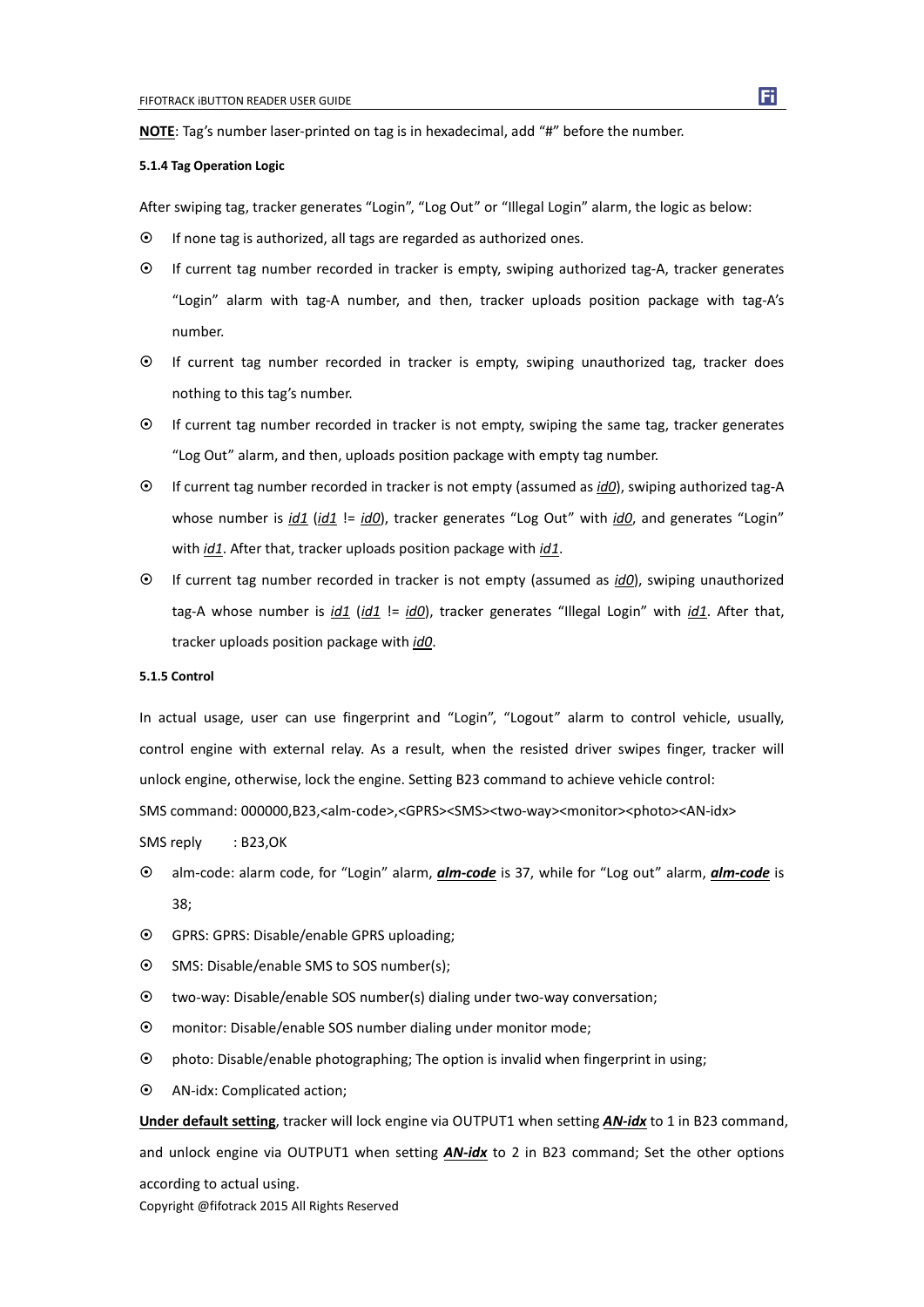<span id="page-8-0"></span>For example:

SMS command: 000000,B23,37,100002

SMS reply : B23,OK

After the command sent, when resisted finger swiped, tracker generates "Login" alarm, sends GPRS data to platform, and unlocks engine.

SMS command: 000000,B23,38,100001

SMS reply : B23,OK

After the command sent, when resisted swiped again, tracker generates "Log out" alarm, sends GPRS data to platform, locks engine.

#### **5.2 Setting on FIMS**

Setting on FIMS includes:

- Add global driver information
- Assign driver to tracker

#### **5.2.1 Adding Global Driver Information**

Select "Setting" → "Objects" → "Drivers", click "Add" button.

| ⋒        | -o-<br>$\frac{1}{\alpha-1}$ | 장         | $\overline{\mathbb{F}}$ | 9              |          | İE.                                                                           | e.           |             | $\mathbb{A}^*$ | $\overline{0}$     | Google Hybrid  | $\overline{\phantom{a}}$ |
|----------|-----------------------------|-----------|-------------------------|----------------|----------|-------------------------------------------------------------------------------|--------------|-------------|----------------|--------------------|----------------|--------------------------|
| Settings |                             |           |                         |                |          |                                                                               |              |             |                |                    | $\pmb{\times}$ |                          |
| Objects  | Events                      | Templates | SMS                     | User interface |          | My account                                                                    | Sub accounts |             |                |                    |                |                          |
|          |                             |           |                         |                |          | You can add 100 GPS object(s) till 2026-07-31. Expand this limit in our shop. |              |             |                |                    |                |                          |
| Objects  | Groups                      | Drivers   | Passengers              |                | Trailers |                                                                               |              |             |                |                    |                |                          |
|          | Name ^                      |           |                         | ID number      |          |                                                                               |              | Description |                |                    |                |                          |
|          |                             |           |                         |                |          |                                                                               |              |             |                |                    |                |                          |
| O        | G<br>L.                     | $\times$  |                         |                |          | $16$ < Page 1 of 1 > > 1 50 $\frac{1}{20}$                                    |              |             |                | No records to view |                |                          |

Copyright @fifotrack 2015 All Rights Reserved In "Object driver Properties" web-page, add driver's information, such as "Name", "Address", "Phone Number", etc.. Also, driver's photo can be uploaded in this page. **NOTE, "RFID or iButton" can be read**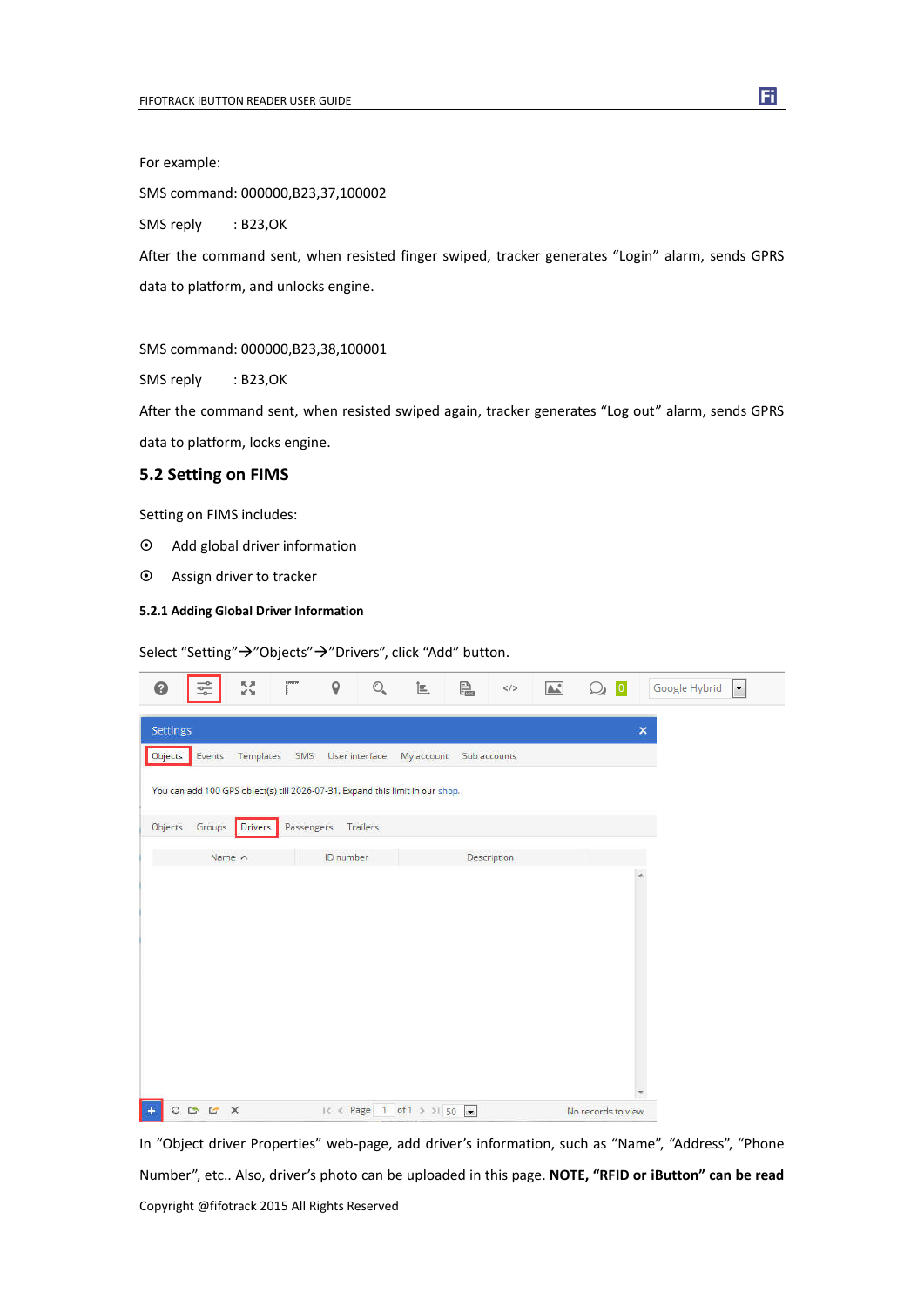#### <span id="page-9-0"></span>**from tag's laser code.**

**NOTE**: Number laser-printed on tag is in hexadecimal, to add driver on FIMS, it should be changed to decimal; For example, 1BF32F in hexadecimal is equal to 1831727 decimal, which is set in the dialog.

|                  | Name             |                        | Kan Fan |
|------------------|------------------|------------------------|---------|
|                  |                  | <b>RFID or iButton</b> | 1831727 |
|                  | <b>ID</b> number |                        |         |
|                  | Address          |                        |         |
|                  | Phone            |                        |         |
|                  | E-mail           |                        |         |
|                  |                  | Description            |         |
| Upload<br>Delete |                  |                        |         |

Click "Save" button, then one driver's information has been added.

#### **5.2.2 Assign Driver to Tracker**

 $\sqrt{2}$ 阞 Ungrouped  $(9)$  -A100-BF  $\sqrt{2}$  $\overline{0}$  $\equiv$ ზ 2016-06-18 16:49:39 A300-Rock ■ ■ 語  $96$  $\overline{0}$  $\circ$ 2016-07-21 18:13:12 **O** Show history  $\mathbf{e}$  $\mathcal{L}$ A300-Vito  $\otimes$  $\sqrt{2}$  $\pmb{0}$ 2016-07-13 09:52:59 O Follow A300-test  $\mathbf{e}$  $\sqrt{2}$  $\pmb{0}$  $\circ$ 2016-05-27 12:33:45 O Follow (new window) **Kan\_A300**  $\mathbf{e}$  $\ddot{\mathbf{0}}$  $\circledcirc$  $\sqrt{2}$   $\sqrt{2}$ & Street view (new window) 2016-07-11 21:54:28 Send command Data Value  $\ell$  Edit Altitude 139 m

select target tracker->"Edit"->"Sensors"->"Add"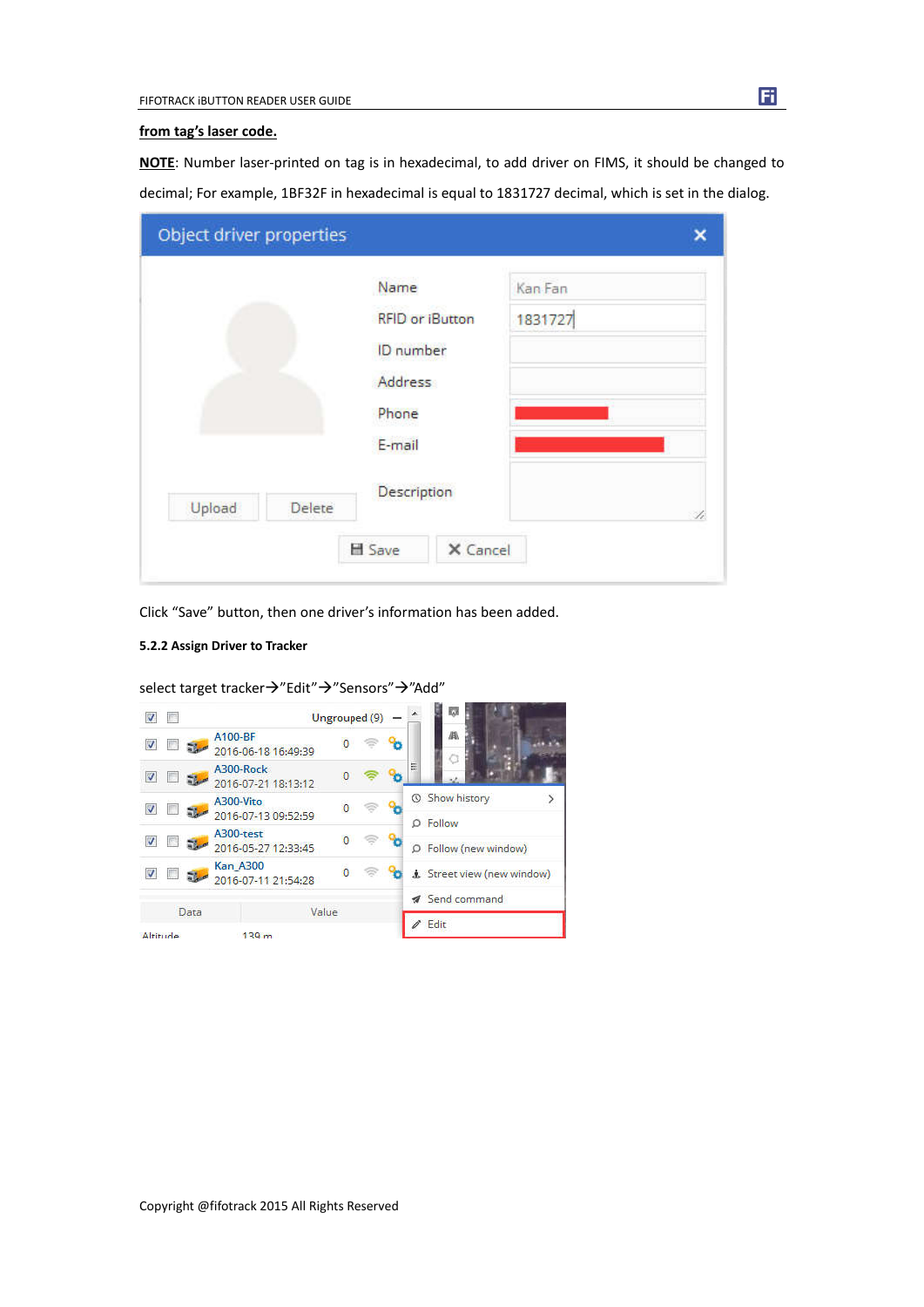#### FIFOTRACK iBUTTON READER USER GUIDE

| Edit object |                           |               |                |         |           |   | $\times$ |
|-------------|---------------------------|---------------|----------------|---------|-----------|---|----------|
| Main        | Fuel consumption Accuracy |               | Sensors        | Service |           |   |          |
|             | Name $\land$              |               | Type           |         | Parameter |   |          |
| ACC         |                           |               | Ignition (ACC) |         | di1       | ↗ |          |
|             |                           |               |                |         |           |   |          |
|             |                           |               |                |         |           |   |          |
|             |                           |               |                |         |           |   |          |
|             |                           |               |                |         |           |   |          |
|             |                           |               |                |         |           |   |          |
|             |                           |               |                |         |           |   |          |
|             |                           |               |                |         |           |   |          |
|             |                           |               |                |         |           |   |          |
|             |                           |               |                |         |           |   |          |
|             |                           |               |                |         |           |   |          |
|             | 0 0 0                     |               |                |         |           |   |          |
|             |                           | <b>■ Save</b> | X Cancel       |         |           |   |          |

At "Sensor Properties" dialog, set parameters as below:

#### **Sensor**

- Name: Input self-define string
- Type: Select "Driver assign"
- Parameters: Select "rfid"

| Sensor                         |                   |                          |                         | Calibration |   |   |         |  |
|--------------------------------|-------------------|--------------------------|-------------------------|-------------|---|---|---------|--|
| Name                           | Driver            |                          |                         | X           |   | Ÿ |         |  |
| Type                           | Driver assign     | $\overline{\phantom{a}}$ |                         |             |   |   |         |  |
| Parameter                      | rfid              | $\overline{\phantom{a}}$ |                         |             |   |   |         |  |
| Show in popup<br><b>Result</b> | di0<br>di1<br>di2 | ×                        |                         |             |   |   |         |  |
| Type                           | di3<br>di4<br>di5 |                          |                         |             |   |   |         |  |
| Units of measurement           | di6               |                          |                         |             |   |   |         |  |
| If sensor "1" (text)           | di7<br>do0        |                          |                         |             |   |   |         |  |
| If sensor "0" (text)           | $d$ o $1$<br>do2  |                          |                         |             |   |   |         |  |
| Formula                        | do3               | Ξ                        |                         |             |   |   |         |  |
| Lowest value                   | engh              |                          |                         |             |   |   |         |  |
| <b>Highest value</b>           | lac<br>mcc        |                          | $\overline{\mathsf{x}}$ |             | Ÿ |   | $+$ Add |  |
|                                | mnc<br>odo        |                          | <b>X</b> Cancel         |             |   |   |         |  |
|                                | rfid              |                          | <b>X</b> Cancel         |             |   |   |         |  |
|                                | temp1<br>temp2    |                          |                         |             |   |   |         |  |

Click "Save", real-time driver information will be display at "Object page", as below:

団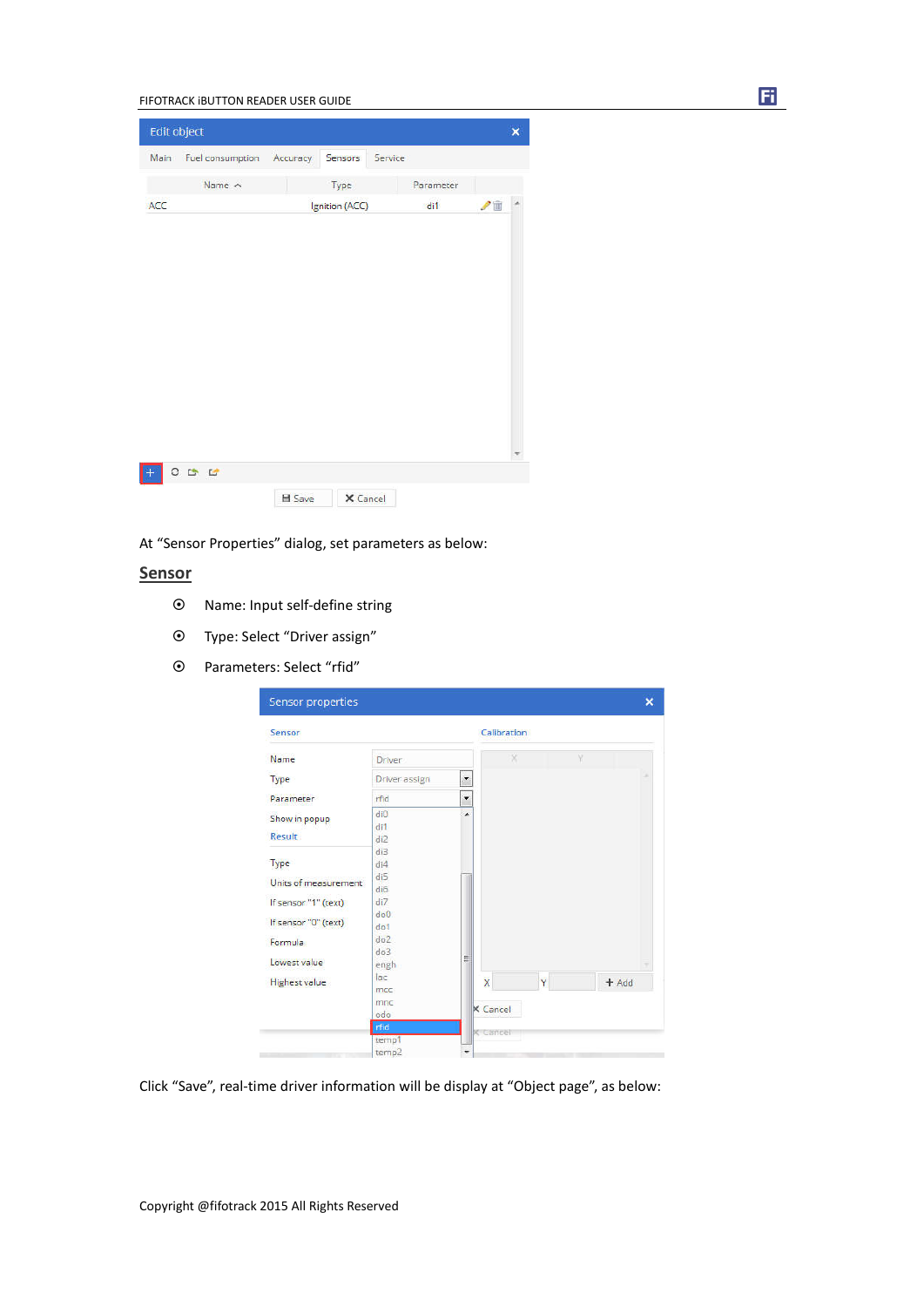<span id="page-11-0"></span>FIFOTRACK iBUTTON READER USER GUIDE

|                         | Ω                |                                              | Object                                 | kph 22                    |  |  |  |  |  |  |
|-------------------------|------------------|----------------------------------------------|----------------------------------------|---------------------------|--|--|--|--|--|--|
| V                       | 閼                |                                              |                                        | Ungrouped (9)             |  |  |  |  |  |  |
| $\overline{\mathbf{v}}$ | 脚                |                                              | A100-BF<br>2016-06-18 16:49:39         | $\theta$                  |  |  |  |  |  |  |
| $\overline{v}$          | F.               |                                              | A300-Rock<br>2016-07-25 11:16:19       | $\Omega$                  |  |  |  |  |  |  |
| V                       |                  |                                              | $A300-Vita$<br>2016-07-13 09:52:59     | $\overline{0}$            |  |  |  |  |  |  |
| $\overline{\mathbf{v}}$ |                  |                                              | A300-test<br>2016-05-27 12:33:45       | $\circ$                   |  |  |  |  |  |  |
|                         |                  | $\overline{v}$ $\overline{u}$ $\overline{u}$ | <b>Kan A300</b><br>2016-07-11 21:54:28 | $\Omega$                  |  |  |  |  |  |  |
|                         |                  | Data                                         |                                        | Value                     |  |  |  |  |  |  |
| Altitude                |                  |                                              | 160 <sub>m</sub>                       |                           |  |  |  |  |  |  |
| Angle                   |                  |                                              | 28 °                                   |                           |  |  |  |  |  |  |
| Driver                  |                  |                                              | Kan Fan                                |                           |  |  |  |  |  |  |
| Nearest zone            |                  |                                              |                                        | HQ-shennan-road (0.08 km) |  |  |  |  |  |  |
|                         | Odometer         |                                              | 56 km                                  |                           |  |  |  |  |  |  |
| Position                |                  |                                              |                                        | 22.546528 ° 114.079393 °  |  |  |  |  |  |  |
| Time (position)         |                  |                                              |                                        | 2016-07-25 11:16:19       |  |  |  |  |  |  |
|                         |                  | Time (server)                                |                                        | 2016-07-25 11:16:20       |  |  |  |  |  |  |
|                         | t-sensor-1       |                                              | NaN Cels                               |                           |  |  |  |  |  |  |
|                         | $t$ -sensor- $2$ |                                              | 25.68 Cels                             |                           |  |  |  |  |  |  |

#### **5.2.3 RFID/iButton Logbook**

FIMS supports RFID/iButton logbook, which shows the information of driver, click "RFID and ibutton

logbook" button to start logbook, as below:

|  |  |  |  |  |  |  |  |  |  |  | <b>Q</b> $\frac{1}{2}$ $\frac{1}{2}$ $\frac{1}{2}$ $\frac{1}{2}$ $\frac{1}{2}$ $\frac{1}{2}$ $\frac{1}{2}$ $\frac{1}{2}$ $\frac{1}{2}$ $\frac{1}{2}$ $\frac{1}{2}$ $\frac{1}{2}$ $\frac{1}{2}$ $\frac{1}{2}$ $\frac{1}{2}$ $\frac{1}{2}$ $\frac{1}{2}$ $\frac{1}{2}$ $\frac{1}{2}$ $\frac{1}{2}$ $\frac{1}{2}$ $\frac{1}{2$ |  |
|--|--|--|--|--|--|--|--|--|--|--|-----------------------------------------------------------------------------------------------------------------------------------------------------------------------------------------------------------------------------------------------------------------------------------------------------------------------------|--|
|--|--|--|--|--|--|--|--|--|--|--|-----------------------------------------------------------------------------------------------------------------------------------------------------------------------------------------------------------------------------------------------------------------------------------------------------------------------------|--|

Log detail is shown:

| <b>RFID and iButton logbook</b>                                                                                                                                                                  |                                                                                                                                  |                                                                                                                                                                                                                                                                                                                                                                                                                                                                                                                                                                                                                                                          |                                                                    | $\boldsymbol{\mathsf{x}}$ |
|--------------------------------------------------------------------------------------------------------------------------------------------------------------------------------------------------|----------------------------------------------------------------------------------------------------------------------------------|----------------------------------------------------------------------------------------------------------------------------------------------------------------------------------------------------------------------------------------------------------------------------------------------------------------------------------------------------------------------------------------------------------------------------------------------------------------------------------------------------------------------------------------------------------------------------------------------------------------------------------------------------------|--------------------------------------------------------------------|---------------------------|
|                                                                                                                                                                                                  |                                                                                                                                  | Delete all                                                                                                                                                                                                                                                                                                                                                                                                                                                                                                                                                                                                                                               | Export to CSV<br>Show                                              |                           |
| All objects<br>Object<br>Filter<br>Whole period                                                                                                                                                  | $\boldsymbol{\mathrm{v}}$<br>$\boldsymbol{\mathrm{v}}$                                                                           | 向<br>2016-07-01<br>00<br>Time from<br>$\boldsymbol{\mathrm{v}}$<br>00<br>$\boldsymbol{\mathrm{v}}$<br>Drivers<br>$\overline{\mathcal{L}}$<br>圖<br>2016-07-31<br>00<br>00<br>Trailers<br>Time to<br>$\boldsymbol{\mathrm{v}}$                                                                                                                                                                                                                                                                                                                                                                                                                             | $\overline{\mathcal{L}}$<br>$\overline{\mathscr{I}}$<br>Passengers |                           |
| Time $\vee$<br>Object                                                                                                                                                                            | Group<br>Name                                                                                                                    | Position                                                                                                                                                                                                                                                                                                                                                                                                                                                                                                                                                                                                                                                 |                                                                    |                           |
| 2016-07-28 09:54:23 A300-Rock<br>2016-07-26 14:22:57 A300-Rock<br>2016-07-25 18:55:10 A300-Rock<br>2016-07-25 11:15:58 A300-Rock<br>2016-07-07 18:52:50 Kan A300<br>2016-07-07 18:52:28 Kan A300 | 165906249<br>Driver<br>166549319<br>Driver<br>165906249<br>Driver<br>Kan Fan<br>Driver<br>4586911<br>Driver<br>1647308<br>Driver | 22.546485 °, 114.080598 ° - 1963 5-1977 Hua Fu Lu, HuaQiang Bei, Futian Qu, Shenzhen Shi, Guangdon<br>22.546506 °, 114.080551 ° - 1963 5-1977 Hua Fu Lu, HuaQiang Bei, Futian Qu, Shenzhen Shi, Guangdon<br>22.546945 °, 114.079531 ° - 1963 号-1977 Hua Fu Lu, HuaQiang Bei, Futian Qu, Shenzhen Shi, Guangdon<br>22.546530 °, 114.079398 ° - 1963 5-1977 Hua Fu Lu, HuaQiang Bei, Futian Qu, Shenzhen Shi, Guangdon<br>22.546670 °, 114.079853 ° - 1963 <sup>5</sup> -1977 Hua Fu Lu, HuaQiang Bei, Futian Qu, Shenzhen Shi, Guangdon<br>22.546670 °, 114.079853 ° - 1963 <sup>9</sup> -1977 Hua Fu Lu, HuaQiang Bei, Futian Qu, Shenzhen Shi, Guangdon | û<br>û<br>û<br>û<br>û<br>û                                         |                           |

 $1 \leq \leq$  Page 1 of 1 > > 1 50  $\overline{v}$ 

# **6 NOTE**

After swiping authorized tag, tracker's power LED will flash for 2s.

団

 $View 1 - 6 of 6$